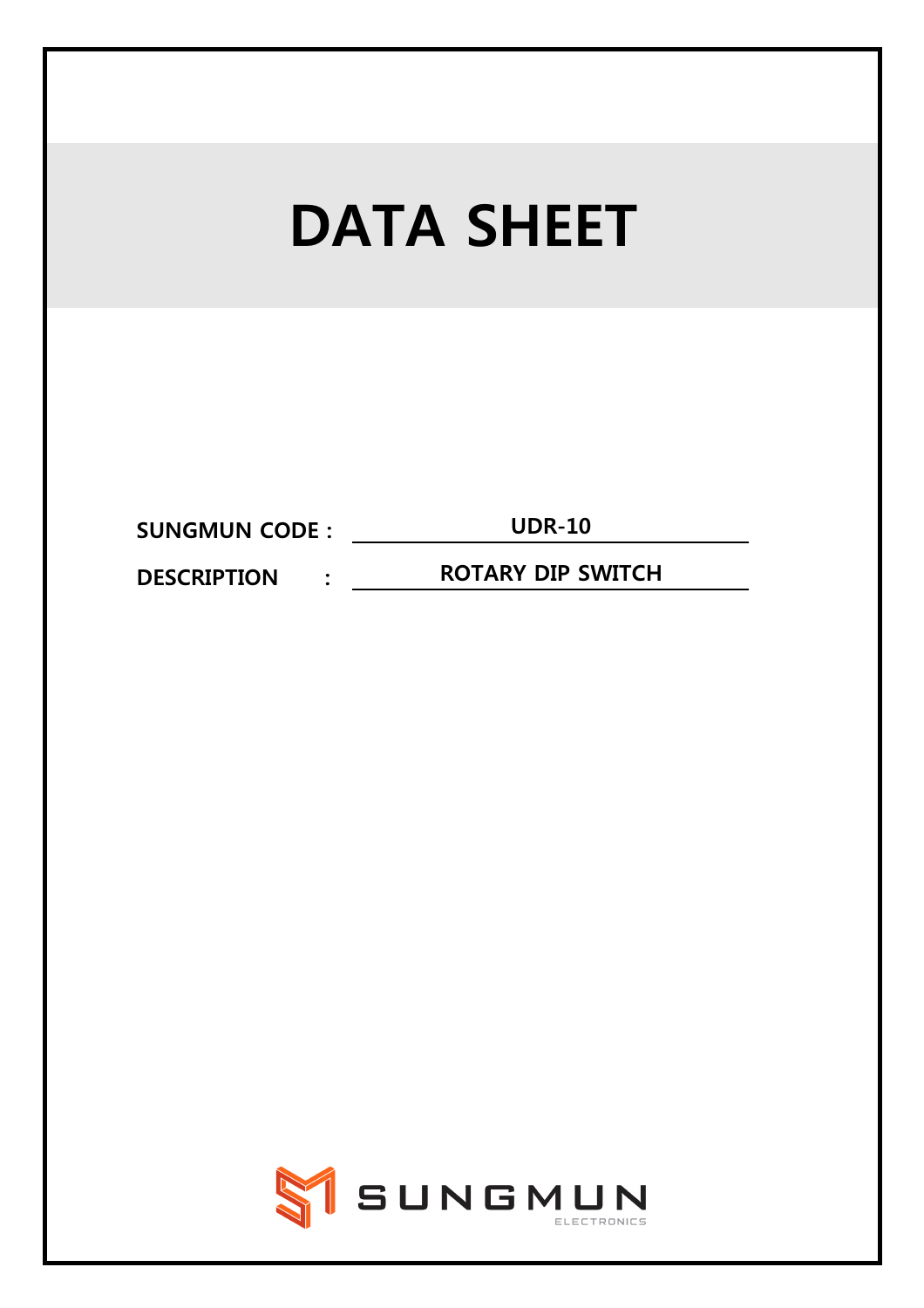

본 도면은 당사 재산으로**→ 허**가없이 무단복사/배포 금지함. PROPERTY OF ISSUING ENTITY. CANNOT BE DISTRIBUTED OR REPRODUCED WITHOUT AUTHORIZATION. SME 151028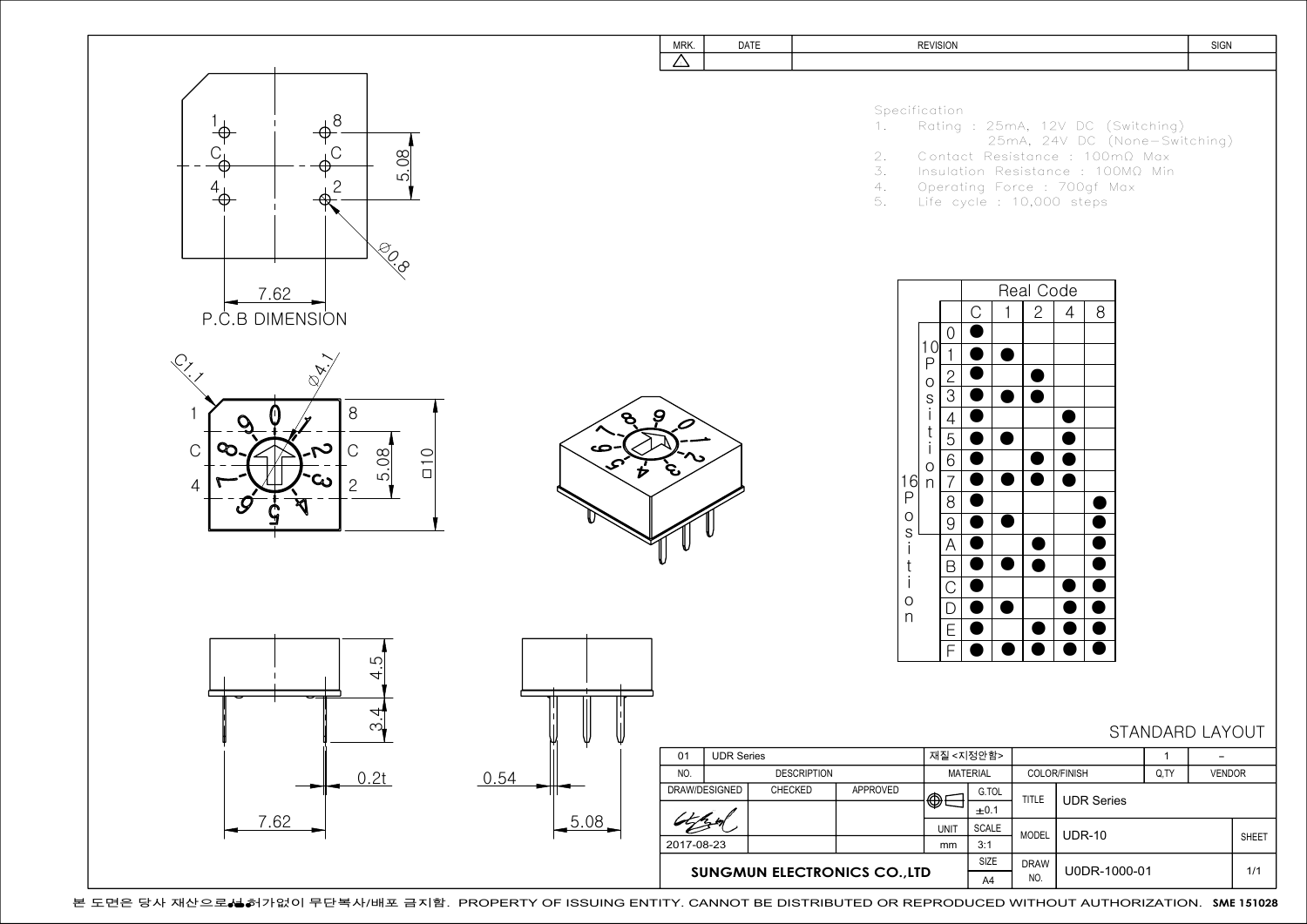

## "U/H" SERIES ROTARY DIP SWITCH **SPECIFICATION (10X10)**

### 1. Description:

This specification describes "10X10 slim size of Rotary Dip Switches" which is U&H series.

1-1 Operating / Storage Temperature Range : - 40℃ ~ +85℃

#### 2. Rating:

2-1 None-Switching: 25 mA, DC 24V

- 2-2 Switching : 25 mA, DC 12V
- 3. Type of Actuation : Rotating

#### 4. Electrical Characteristics

| <b>ITEM</b> | <b>DESCRIPTION</b>                                            | <b>TEST CONDITIONS</b>                                                                                                                                                        | <b>REQUIREMENTS</b>                                                            |
|-------------|---------------------------------------------------------------|-------------------------------------------------------------------------------------------------------------------------------------------------------------------------------|--------------------------------------------------------------------------------|
| $4 - 1$     | <b>Visual</b><br><b>Examination</b>                           | By visual examination check without<br>any out pressure & testing.                                                                                                            | There shall be no defects<br>that affect the serviceability<br>of the product. |
| $4 - 2$     | Contact<br>Resistance                                         | 1) To be measured between the two<br>terminals associated with each switch<br>pole.<br>2 Measurements shall be made with<br>a 1kHz shall current contact resistance<br>meter. | $100 \text{m}\Omega$ max.                                                      |
| $4 - 3$     | Insulation<br>250V DC, 1minute ±5seconds<br><b>Resistance</b> |                                                                                                                                                                               | 100 MQ min.                                                                    |
| $4 - 4$     | <b>Dielectric</b><br>withstanding<br>Voltage                  | 250V AC(50Hz or 60Hz)shall be applied<br>between all the adjacent terminal and<br>between the terminal and the frame for 1<br>minute.                                         | There shall be no<br>breakdown or flashover.                                   |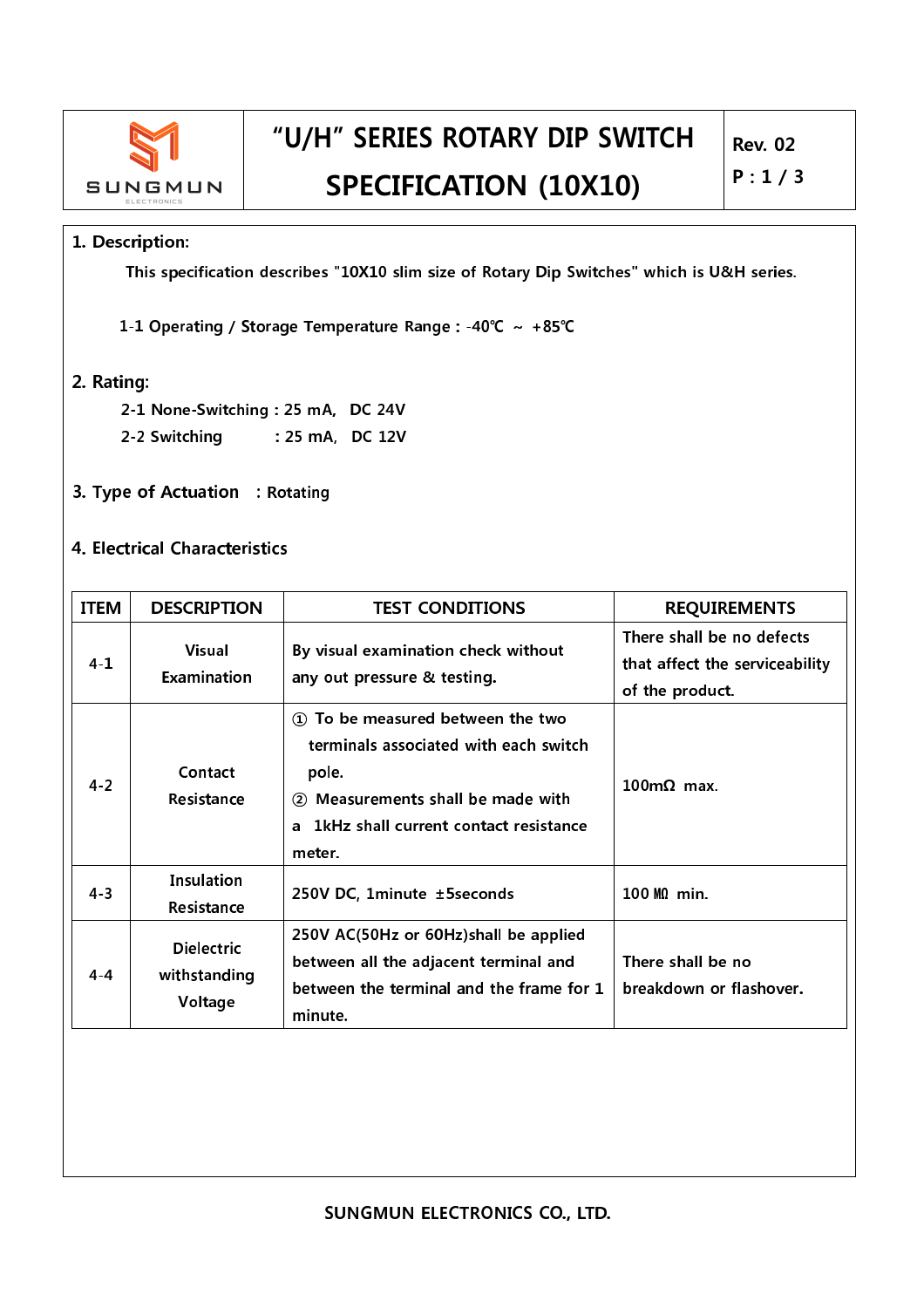

# "U/H" SERIES ROTARY DIP SWITCH **SPECIFICATION (10X10)**

#### 5. Mechanical Characteristics

| <b>ITEM</b> | <b>DESCRIPTION</b>       | <b>TEST CONDITIONS</b>                                                                                                                                                                  | <b>REQUIREMENTS</b>                                                               |
|-------------|--------------------------|-----------------------------------------------------------------------------------------------------------------------------------------------------------------------------------------|-----------------------------------------------------------------------------------|
| $5 - 1$     | Operation<br>Force       | Operating direction shall be clockwise or<br>counter clockwise direction                                                                                                                | 700gf · cm max                                                                    |
| $5 - 2$     | Operation<br><b>Life</b> | Measurements shall be made following the<br>test set forth below:<br>1)150mA, 24V DC resistive load<br>2) Rate of operation: 15~20 cycles/ minute<br>3) Step of operation: 10,000 steps | 1)As shown in item 4-3, 4-4<br>2) Contact Resistance:<br>$200 \text{m}\Omega$ max |

### 6. Environmental Characteristics

| <b>ITEM</b> | <b>DESCRIPTION</b>                       | <b>TEST CONDITIONS</b>                                                                                                                                                                                                                         | <b>REQUIREMENTS</b>                                                                                                            |
|-------------|------------------------------------------|------------------------------------------------------------------------------------------------------------------------------------------------------------------------------------------------------------------------------------------------|--------------------------------------------------------------------------------------------------------------------------------|
| $6 - 1$     | Resistance<br>Low<br><b>Temperature</b>  | Following the test set forth below the<br>sample shall be left in normal temperature<br>and humidity conditions for an hour before<br>measurements are made:<br>1) Temperature: -40℃ ±3℃<br>2) Time: 96 hours                                  | 1)As shown in item 4-3, 4-4,<br>$5 - 1$<br>2) Contact Resistance:<br>$200 \text{m}\Omega$ max                                  |
| $6 - 2$     | Resistance<br>High<br><b>Temperature</b> | Following the test set forth below the<br>sample shall be left in normal temperature<br>and humidity conditions for an hour before<br>measurements are made:<br>1) Temperature: 85°C ±2°C<br>2) Time: 96 hours                                 | 1)As shown in item 4-3, 4-4,<br>$5 - 1$<br>2) Contact Resistance:<br>$200 \text{m}\Omega$ max                                  |
| $6 - 3$     | Resistance<br>Humidity                   | Following the test set forth below the<br>sample shall be left in normal temperature<br>and humidity conditions for an hour before<br>measurements are made:<br>1) Temperature: 40°C ±2°C<br>2) Relative humidity: 90~95%<br>3) Time: 96 hours | 1)As shown in item 4-4, 5-1<br>2) Contact Resistance:<br>$200 \text{m}Ω$ max<br>3)Insulation Resistance:<br>$10 \text{ M}$ min |